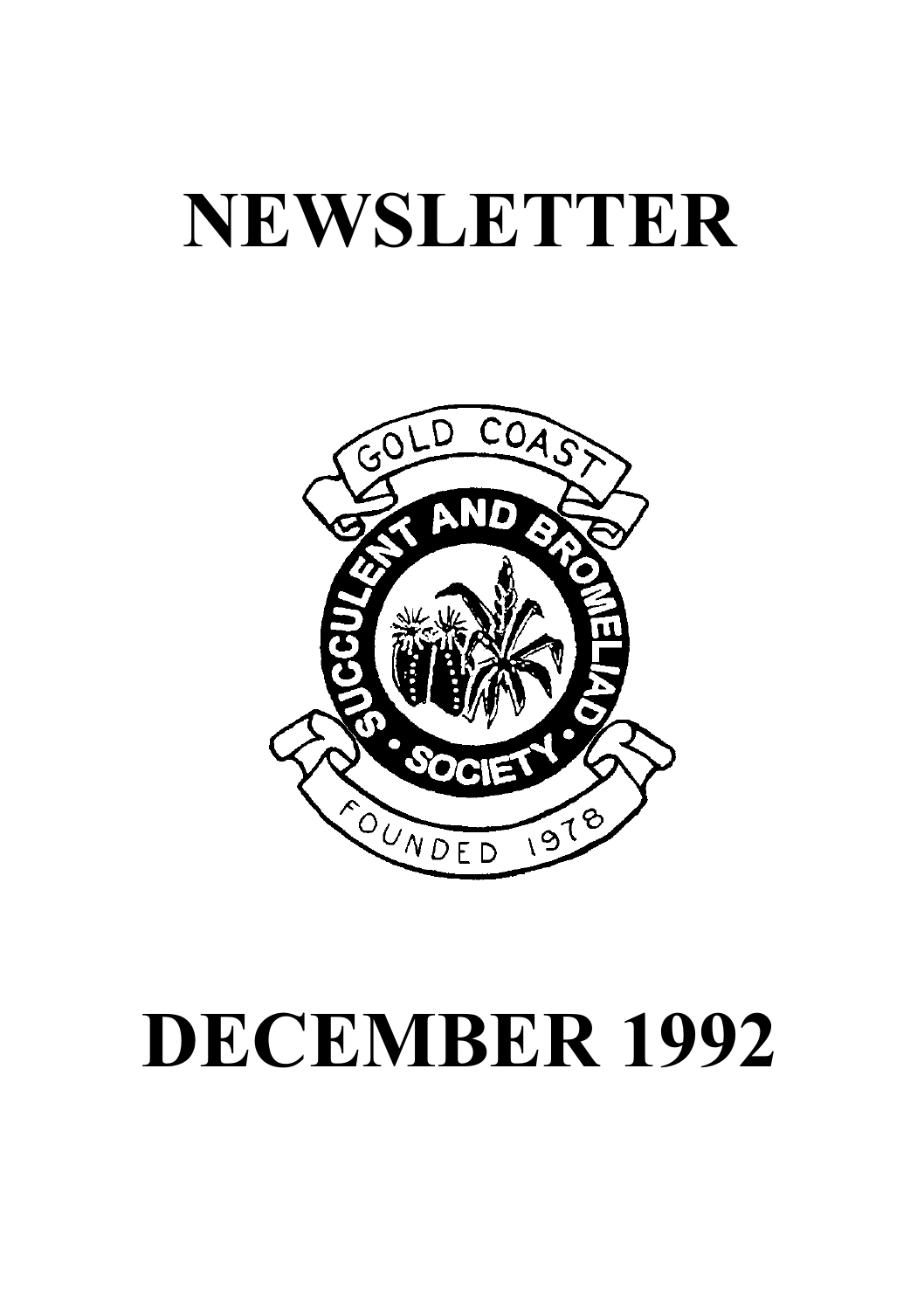### **THE GOLD COAST SUCCULENT AND BROMELIAD SOCIETY**

| <b>PRESIDENT</b>                             | Mary Nicholson         | 72 0993       |
|----------------------------------------------|------------------------|---------------|
| <b>IMMEDIATE PAST PRESIDENTO lwen Ferris</b> |                        | 77 1904       |
| <b>VICE PRESIDENT</b>                        | Graham Besgrove        | (07) 800 5431 |
| <b>SECRETARY</b>                             | Genny Vaukonen         | 46 1401       |
| <b>TREASURER</b>                             | Jum Daniels            | 77 1469       |
| <b>EDITOR</b>                                | Joint Effort           |               |
| <b>PLANT SUB-COMMITTEE</b>                   | Olwen Ferris           |               |
|                                              | John Catlan            |               |
|                                              | Graham Besgrove        |               |
|                                              | Terry Vogt             |               |
|                                              | John and Pat Carpenter |               |
| <b>LIBRARIAN</b>                             | John Catlan            |               |
| <b>CATERING SUPERVISOR</b>                   | Irene Small            |               |
| <b>RAFFLES SUPERVISOR</b>                    | Roy Wenzel             |               |

#### **MEETING DATES AND VENUE**

Our meetings are always held at the Red Cross Rooms, 11th Avenue, Palm Beach on the second Saturday of each month starting at 1.30 pm.

#### **DATES FOR YOUR DIARY**

| <b>MARCH</b> | 13 | Our regular meeting at the Red Cross Rooms, Palm Beach                                                       |
|--------------|----|--------------------------------------------------------------------------------------------------------------|
| <b>APRIL</b> | 10 | There will be NO meeting in April as many members will<br>be attending the Australian Conference in Brisbane |
| <b>MAY</b>   | 8  | Our regular meeting at the Red Cross Rooms, Palm Beach                                                       |
| <b>JUNE</b>  | 12 | Our regular meeting at the Red Cross Rooms, Palm Beach                                                       |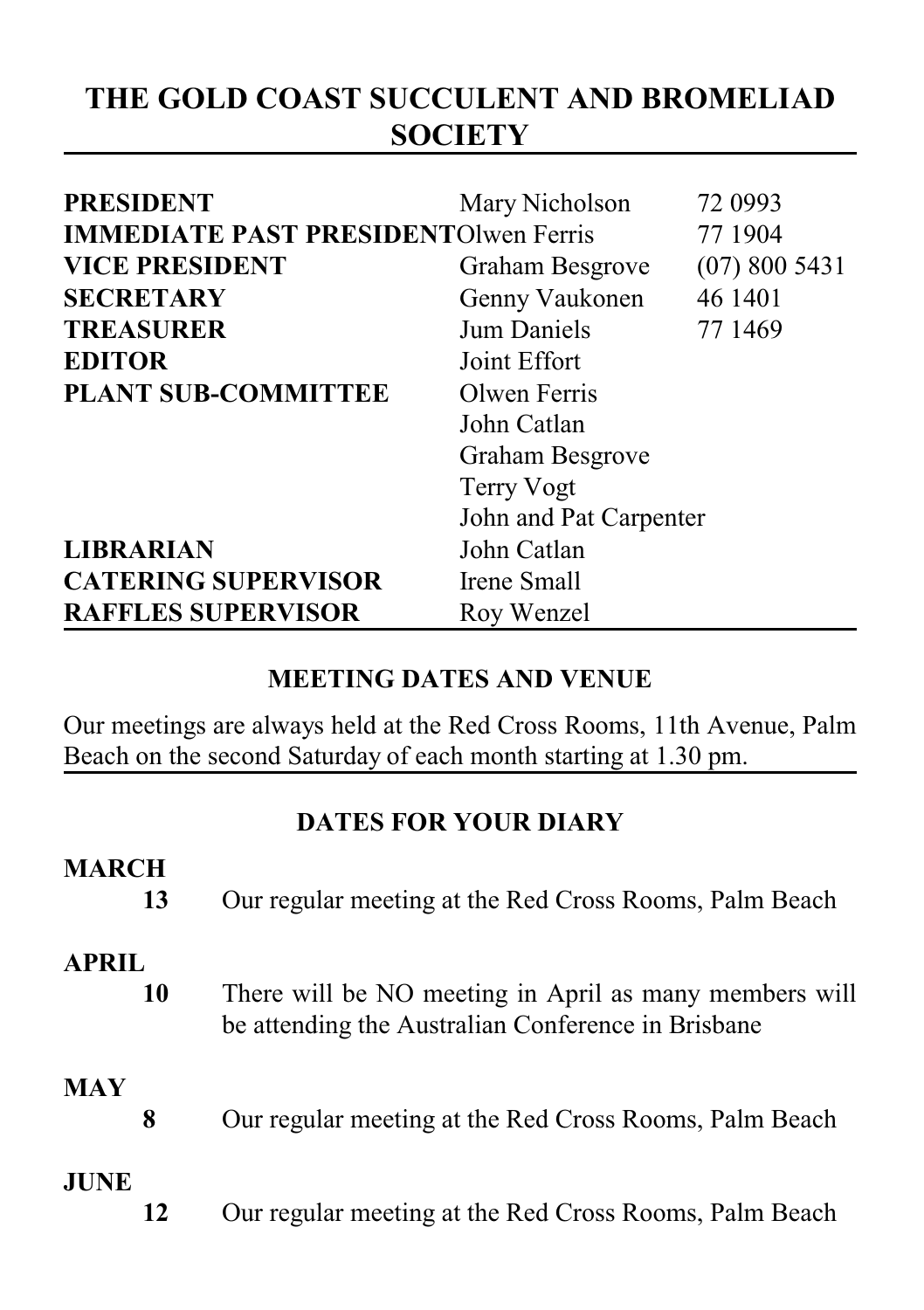#### **SUBSCRIPTIONS**

Subscriptions are due in October of each year. If you require postage of your newsletters, please forward 11 (eleven) current-price stamps.

| Family | \$6.00 |
|--------|--------|
| Single | \$4.00 |

#### **DISCLAIMER**

Opinions expressed in the Newsletter are the contributor's own and are not necessarily those of the Committee or the Gold Coast Succulent and Bromeliad Society.

#### **PRESIDENT'S REPORT**

At our November meeting, 26 members attended. The Lucky Door Prize of Aechmea Rajah was drawn and won by Olwen Ferris.

We had many plants for our Show and Tell Table. Some were:

*Aechmea nudicaulis* variegata; *nudicaulis* Mary Hyde reverse form Pink Beads - 1 in flower and 1 in berry; *lueddemanniana* Mend *Neoregelia concentrica* albo marginata - 2 varieties; Painted Lady; Wow; *meyendorffii*; Manoa Beauty; variegated seedlings; *carolinae*; *carolinae* tricolor; perfecta - german hybrid *Nidularium innocentii purpurea Pitcairnia xanthocalyx; undulata Quesnelia edmundi Vriesea* Red Chestnut; *heiroglyphica* x; *glutinosa; fosterianum; corillina; accumulata*; dk Perfection; *viminilis* Rex; Van Ackeri; Plantation Pride; Banana *Guzmania* Cherry; *pennellii Tillandsia streptophylla* (mex); *juncea Adenium obesum Notocactus* (brazilcactus) flowering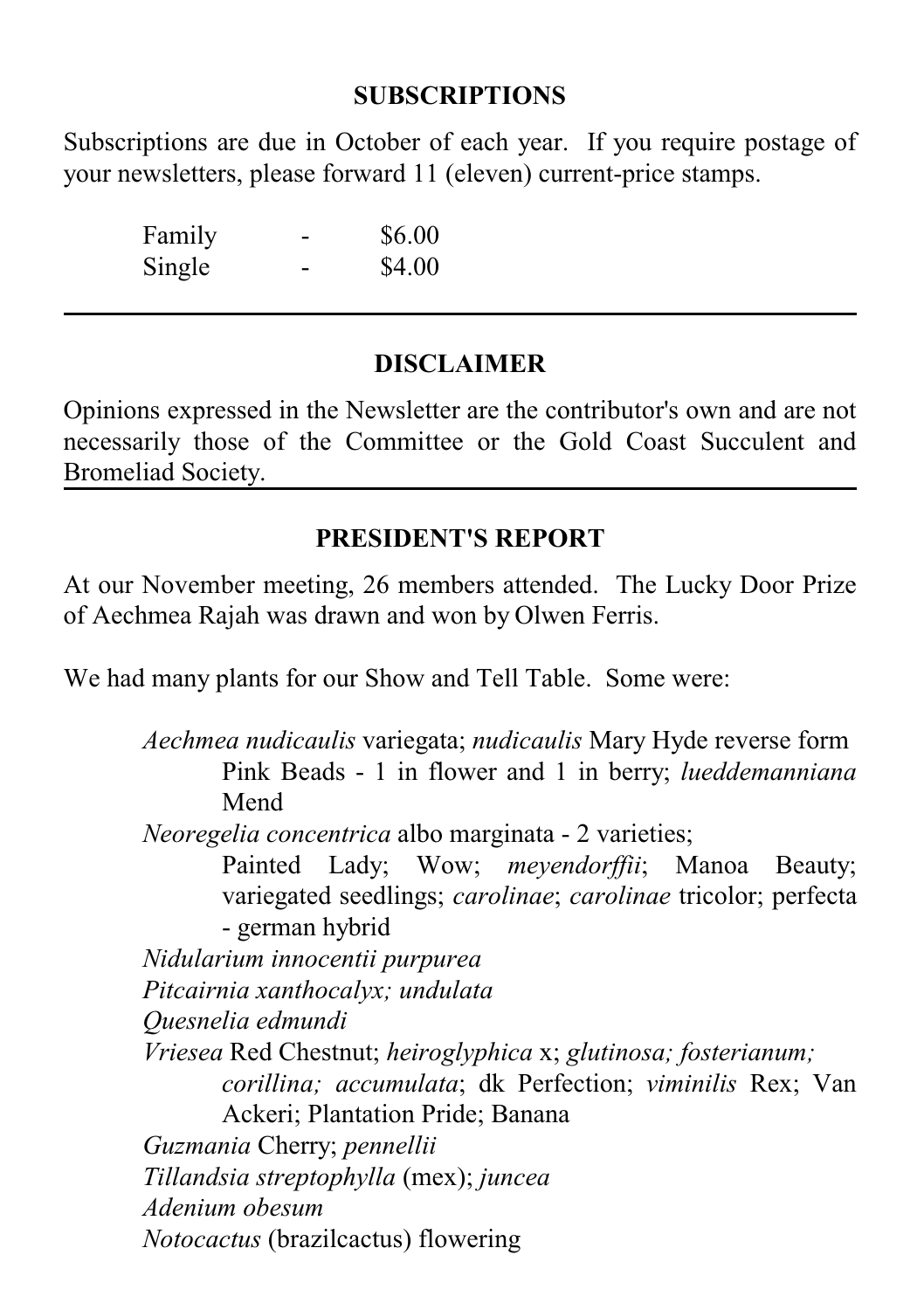#### **CHRISTMAS PARTY**

Our day was held at Cascade Gardens on 12 December in fine weather. Twenty-five members attended and all had a lovely day. Our raffle table had to be seen to be believed - there were over 50 plants for the continuous raffle. John and Genny cam up with most of the plants as well as the idea to make it a special raffle. Our raffle seller, Roy, worked overtime to keep our members supplied with tickets and then aided Graham and Wendy with the drawing of the prizes. The Society funds are much healthier after such a profitable day. Thank you one and all.

#### **ONE MAN'S EFFORTS**

By Olwen Ferris

It's congratulations to Terry Vogt, a member from Grafton, New South Wales, for the part he played in the recent Jacaranda Festival of that city.

Terry was invited to stage an entry in the various plant display, held over a two-week period at South Grafton. He used about 80 bromeliads to form his entry and his efforts carried off the Grand Champion award.

Congratulations Terry on a job well done. Bromeliads have been brought before another group of people.

#### **A NAME FOR OUR NEWSLETTER**

In keeping with a new-look newsletter, it has been suggested that a name for our newsletter might be in order.

The search for a name is always difficult because of the inexhaustible variations. To give you some examples, the Bromeliad Society of Australia Inc use "Bromeletter" and the Bromeliad Society of Queensland Inc calls its newsletter "Bromeliaceae".

Our President would like to hear from anyone who would like to offer an interesting or innovative name for our newsletter.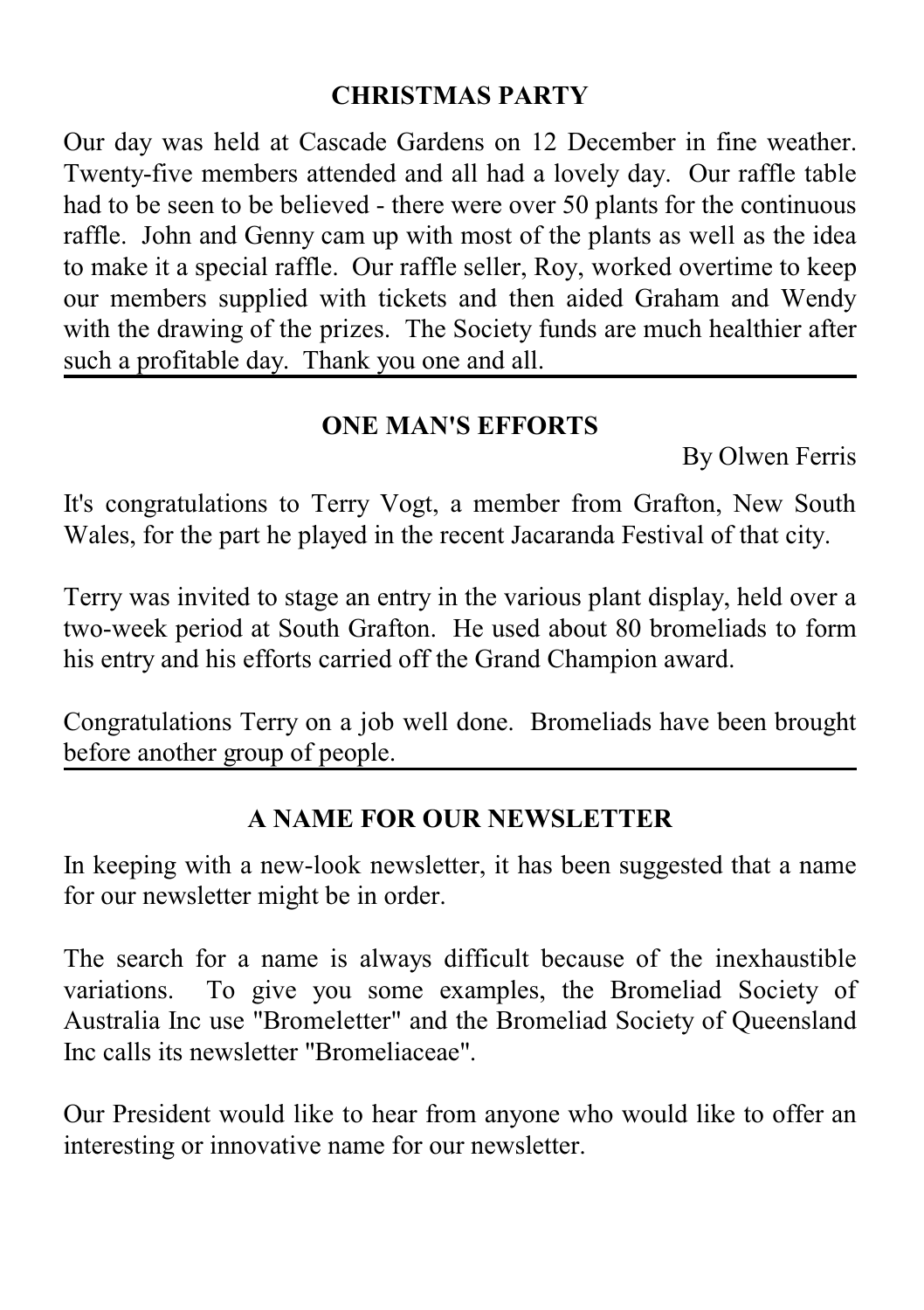#### **TILLANDSIAS - SEED GATHERING AND PROPAGATING OF THE SPECIES**

Now that the heat of summer is on us in full strength, you have to be watchful for escaping seed. From early morn to forenoon the seed capsules open and all is lost on the wind.

I find that it is better to collect the capsules as soon as you see a colour change from the green to brown on the exteriors. Allow to open in a dry container.

It is then essential, as soon as it is convenient for you, to put the seed down on a suitable medium, reason being that on exposure to the elements, germination begins immediately. After experimenting with many different materials over the past six years, I find the two most suitable for our climate are -

- 1. Melaleuca tie a bundle of branch thinnings together, approx. 60cm long, 10cm in diameter.
- 2. Coir cocoanut fibre tied to a backing of polystyrene board.

These materials are cheap and easily obtained.

Now that the seed has been put down, several problems arise. If you are not blessed with a misting system in your plant house, and to save a lot of leg work, take the medium indoors or to a suitable place on the patio.

From there particular care must be taken to see that misting 3 to 4 times daily takes place, ensuring drying times in between until germination occurs, 8 to 12 days for most species. A 1 litre plastic spray bottle kept handy is essential.

After a few weeks of this care, the growing plants can then be returned to your plant house or shady tree for normal maintenance.

Watching your plants grow to maturity makes this little bit of effort very worthwhile.

> Rolly Reilly *Reprinted from* Bromeliaceae, *Bromeliad Society of Queensland, January-February 1987*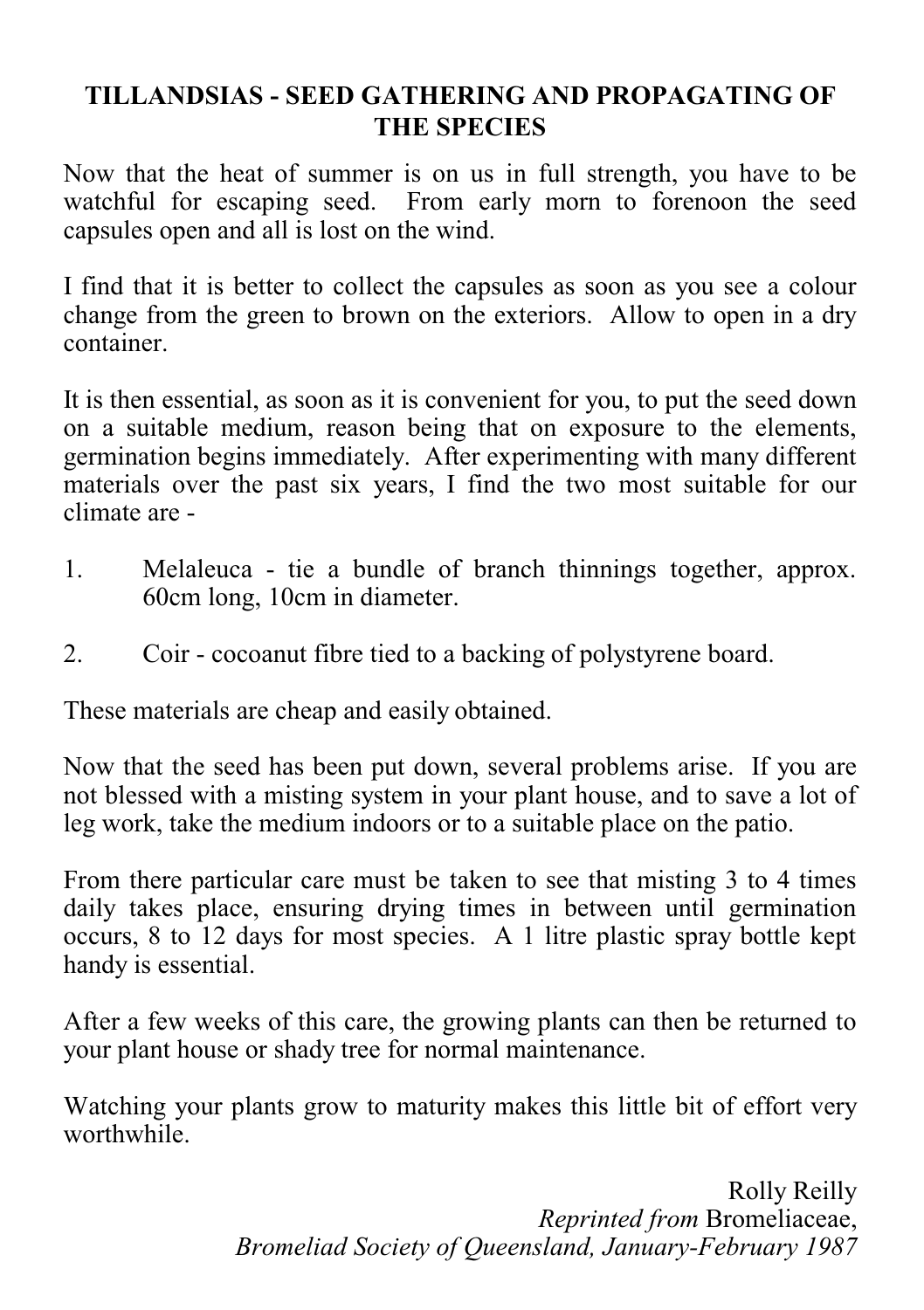#### **IT WILL DEPEND ON YOU**

Johnno

If our unnamed newsletter (which is another story) was written consistently by our editor-printer it would become as stale as old fish wrappings. The growth of our journal into a worthwhile venture will require new writers, new views and new subjects.

Don't by shy at putting pen to paper. Small articles are just as important as full page ones. Our readers want to hear about how you grow your plants. You may not think your efforts are worthwhile, but please do not sell yourself short.

The editing-printing of our magazine was previously handled by Barry Hertzog who (the lucky devil) is going on an extended fishing trip to South Australia. As he will be absent for a few months, everyone has volunteered Wendy and Graham Besgrove to produce our unnamed journal.

I would like to take this opportunity to thank Hazel and Barry for not only producing our journal but for the help they gave me with the articles I submitted by making them more readable and correcting spelling mistakes.

Genny (she who corrects my spelling mistakes), is going ga-ga from the effort and although armed with four dictionaries she is losing ground, not to mention her marbles. For example, when travelling to our last meeting we stopped at the BP service station on the Pacific Highway and the sign writer\*, in bold yellow on a green background, spelt kerosene as "kerosine". I had to lock her in the VW and take away her black felt marker.

Have a nice day!

John and Genny Mango Mansion

\* The sign writer is not yellow and green - Genny.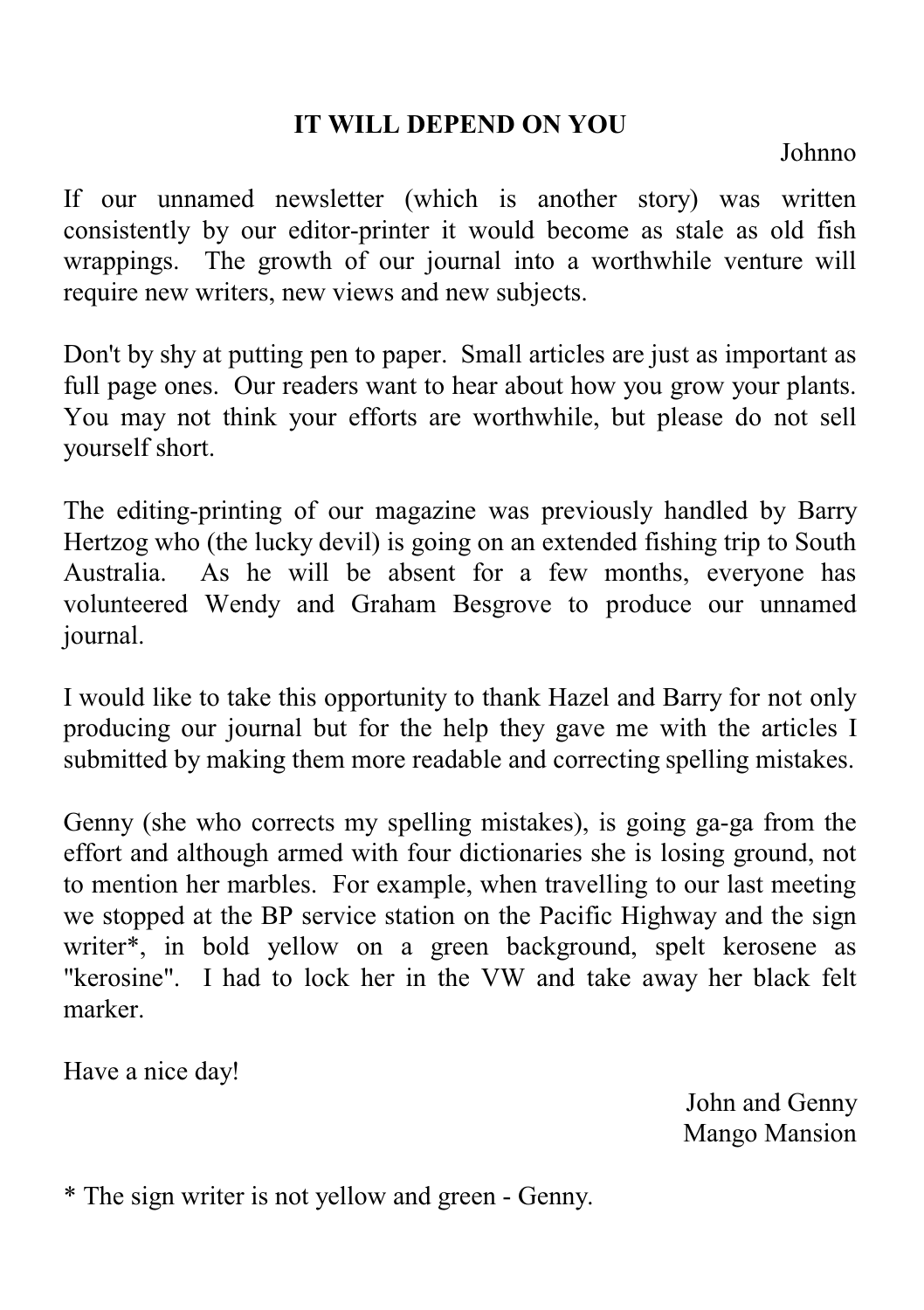*An editor knocked at the pearly gates His face was scarred and cold He stood before the Man of Fate For admission to the fold*

*"What have you done?", St Peter asked "To gain admission here" "I've been an editor, Sir", he said "For just nigh on a year"*

*The pearly gates swung open wide St Peter touched the bell "Come in", he said "and choose your harp" "You've done your share in hell!"*

Anon

#### **PLANT ROSTER**

Now that we are growing in number, I think it would be nice to have a special roster for our Lucky Door Prize and for our Special Raffle. Please advise of which month you can supply a plant. The same few people have been supplying the plants for these prizes. They do not have to be a bromeliad or succulent - any nice plant will do as most people have other plants in their collections. We will notify you in the newsletter of your turn in the coming months.

Our continuous raffle table plants are supplied by all members. Please bring in your extra plants, any kind, any plant.

#### **ITEMS FOR SALE BY SOCIETY**

| POTS          | 125 mm squat pot                                 | 25c |  |
|---------------|--------------------------------------------------|-----|--|
|               | $140 \text{ mm}$                                 | 30c |  |
|               | $165 \text{ mm}$                                 | 40c |  |
| <b>LABELS</b> | 10 for $50c$                                     |     |  |
| <b>BOOK</b>   | "Bromeliads for Everyone" by Bea Hanson - \$3.50 |     |  |

#### **WHO AM I?**

Don't forget, anyone who has a mature plant or one in flower but doesn't know it's name, our experts are here to help identify it for you.